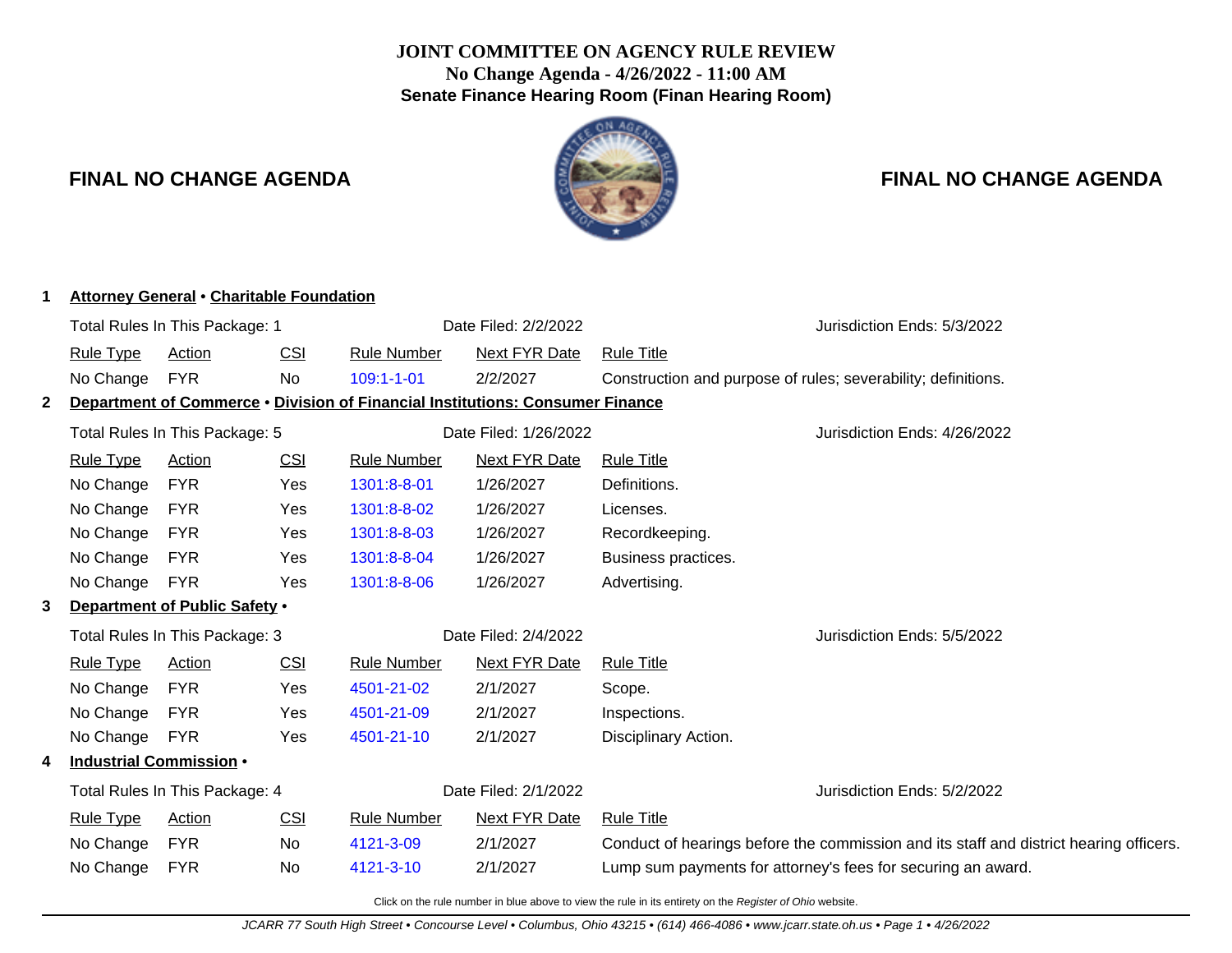### **FINAL NO CHANGE AGENDA**

#### **JOINT COMMITTEE ON AGENCY RULE REVIEW**

**4/26/2022 - 11:00 AM**

**Senate Finance Hearing Room (Finan Hearing Room)**

No Change FYR No [4121-3-15](http://www.registerofohio.state.oh.us/jsps/publicdisplayrules/processPublicDisplayRules.jsp?entered_rule_no=4121-3-15&doWhat=GETBYRULENUM&raID=0) 2/1/2027 Percentage of permanent partial disability. No Change FYR No [4121-3-32](http://www.registerofohio.state.oh.us/jsps/publicdisplayrules/processPublicDisplayRules.jsp?entered_rule_no=4121-3-32&doWhat=GETBYRULENUM&raID=0) 2/1/2027 Temporary disability. **5 School Employees Retirement System** • Total Rules In This Package: 9 **Date Filed: 2/1/2022** Jurisdiction Ends: 5/2/2022 Rule Type Action CSI Rule Number Next FYR Date Rule Title No Change FYR No [3309-1-01](http://www.registerofohio.state.oh.us/jsps/publicdisplayrules/processPublicDisplayRules.jsp?entered_rule_no=3309-1-01&doWhat=GETBYRULENUM&raID=0) 2/1/2027 Membership effective date. No Change FYR No [3309-1-16](http://www.registerofohio.state.oh.us/jsps/publicdisplayrules/processPublicDisplayRules.jsp?entered_rule_no=3309-1-16&doWhat=GETBYRULENUM&raID=0) 2/1/2027 Qualified child attending educational institution. No Change FYR No [3309-1-47](http://www.registerofohio.state.oh.us/jsps/publicdisplayrules/processPublicDisplayRules.jsp?entered_rule_no=3309-1-47&doWhat=GETBYRULENUM&raID=0) 2/1/2027 Purchase of school board member service. No Change FYR No [3309-1-48](http://www.registerofohio.state.oh.us/jsps/publicdisplayrules/processPublicDisplayRules.jsp?entered_rule_no=3309-1-48&doWhat=GETBYRULENUM&raID=0) 2/1/2027 Effect of applicant's death on retirement application. No Change FYR No [3309-1-49](http://www.registerofohio.state.oh.us/jsps/publicdisplayrules/processPublicDisplayRules.jsp?entered_rule_no=3309-1-49&doWhat=GETBYRULENUM&raID=0) 2/1/2027 Purchase of exempt service credit. No Change FYR No [3309-1-54](http://www.registerofohio.state.oh.us/jsps/publicdisplayrules/processPublicDisplayRules.jsp?entered_rule_no=3309-1-54&doWhat=GETBYRULENUM&raID=0) 2/1/2027 Purchase of service credit by payroll deduction. No Change FYR No [3309-1-59](http://www.registerofohio.state.oh.us/jsps/publicdisplayrules/processPublicDisplayRules.jsp?entered_rule_no=3309-1-59&doWhat=GETBYRULENUM&raID=0) 2/1/2027 Cincinnati retirement system. No Change FYR No [3309-1-66](http://www.registerofohio.state.oh.us/jsps/publicdisplayrules/processPublicDisplayRules.jsp?entered_rule_no=3309-1-66&doWhat=GETBYRULENUM&raID=0) 2/1/2027 Application for early medicare coverage. No Change FYR No [3309-1-67](http://www.registerofohio.state.oh.us/jsps/publicdisplayrules/processPublicDisplayRules.jsp?entered_rule_no=3309-1-67&doWhat=GETBYRULENUM&raID=0) 2/1/2027 Electronic transactions.

# **Withdrawn**

#### **6 Ohio Ethics Commission** •

| Total Rules In This Package: 9 |                  |               |            | Date Filed: 4/13/2022 |                      | Jurisdiction Ends:                                                                                                                                                                  |
|--------------------------------|------------------|---------------|------------|-----------------------|----------------------|-------------------------------------------------------------------------------------------------------------------------------------------------------------------------------------|
|                                | <b>Rule Type</b> | <b>Action</b> | <u>CSI</u> | <b>Rule Number</b>    | <b>Next FYR Date</b> | <b>Rule Title</b>                                                                                                                                                                   |
|                                | No Change        | <b>FYR</b>    | No.        | 102:102-3-04          |                      | Advisory processes; telephone and electronic mail guidance.                                                                                                                         |
|                                | No Change        | <b>FYR</b>    | No         | 102:102-3-06          |                      | Advisory processes; availability and distribution.                                                                                                                                  |
|                                | No Change        | <b>FYR</b>    | No         | 102:102-3-08          |                      | Travel expenses paid or reimbursed by non-agency sources for travel to conferences,<br>seminars, or similar events.                                                                 |
|                                | No Change        | <b>FYR</b>    | No         | 102:102-5-03          |                      | Financial disclosure filing requirement; persons of equivalent rank to directors, assistant<br>directors, deputy directors, or division chiefs of state administrative departments. |
|                                | No Change        | <b>FYR</b>    | No.        | 102:102-5-06          |                      | Financial disclosure filing requirement; public officials subject to multiple filing<br>requirements; voluntary filers.                                                             |
|                                | No Change        | <b>FYR</b>    | No         | 102:102-5-07          |                      | Review of filed statements to determine completeness.                                                                                                                               |
|                                | No Change        | <b>FYR</b>    | No         | 102:102-5-13          |                      | Financial disclosure statement complaints.                                                                                                                                          |
|                                |                  |               |            |                       |                      |                                                                                                                                                                                     |

Click on the rule number in blue above to view the rule in its entirety on the Register of Ohio website.

JCARR 77 South High Street • Concourse Level • Columbus, Ohio 43215 • (614) 466-4086 • www.jcarr.state.oh.us • Page 2 • 4/26/2022

**FINAL NO CHANGE AGENDA**